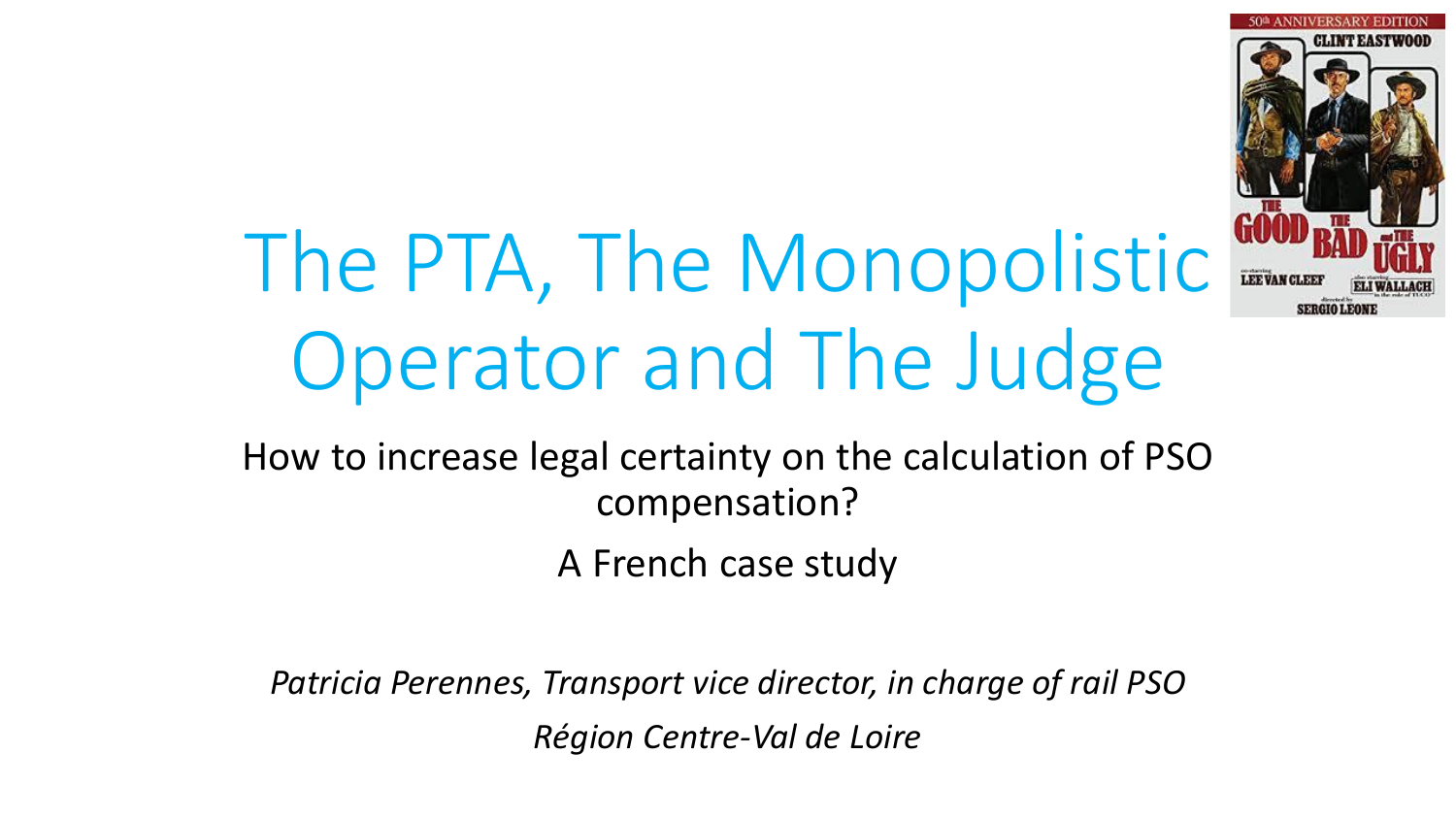#### Context

- $\triangleright$  Focus on PSO (=not open access)
- **Since December 2019**, SNCF Voyageurs monopoly is over in France
- However, **till December 2023**, the Régions can still directly attribute a rail PSO contract to SNCF Voyageurs
- $\triangleright$  Up to now, SNCF Voyageurs is the only TOC in France (for PSO)
- $\triangleright$  Some Régions have started the competitive process
	- $\checkmark$  Provence Alpes Côte d'Azur, Hauts-de-France, Grand Est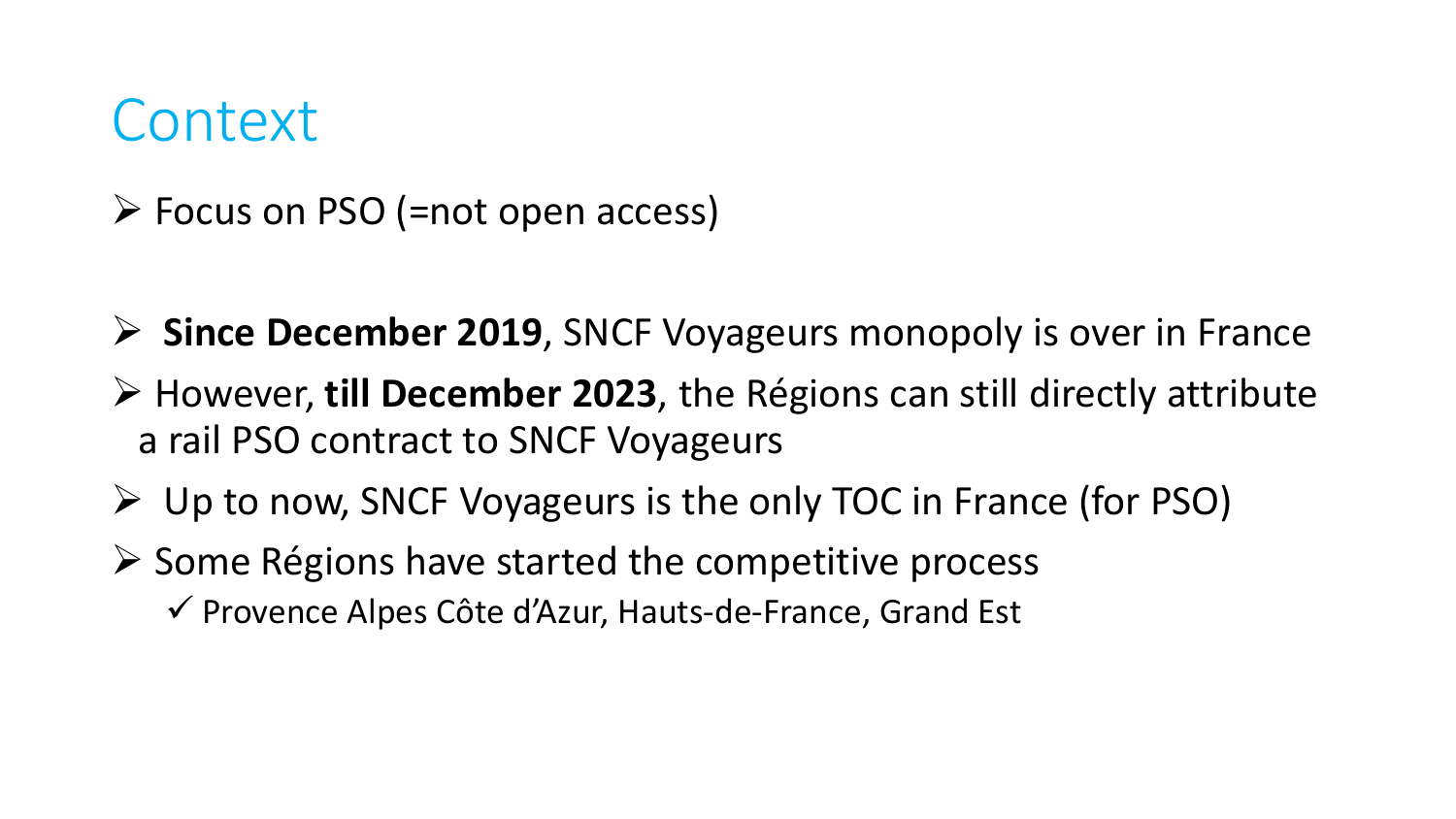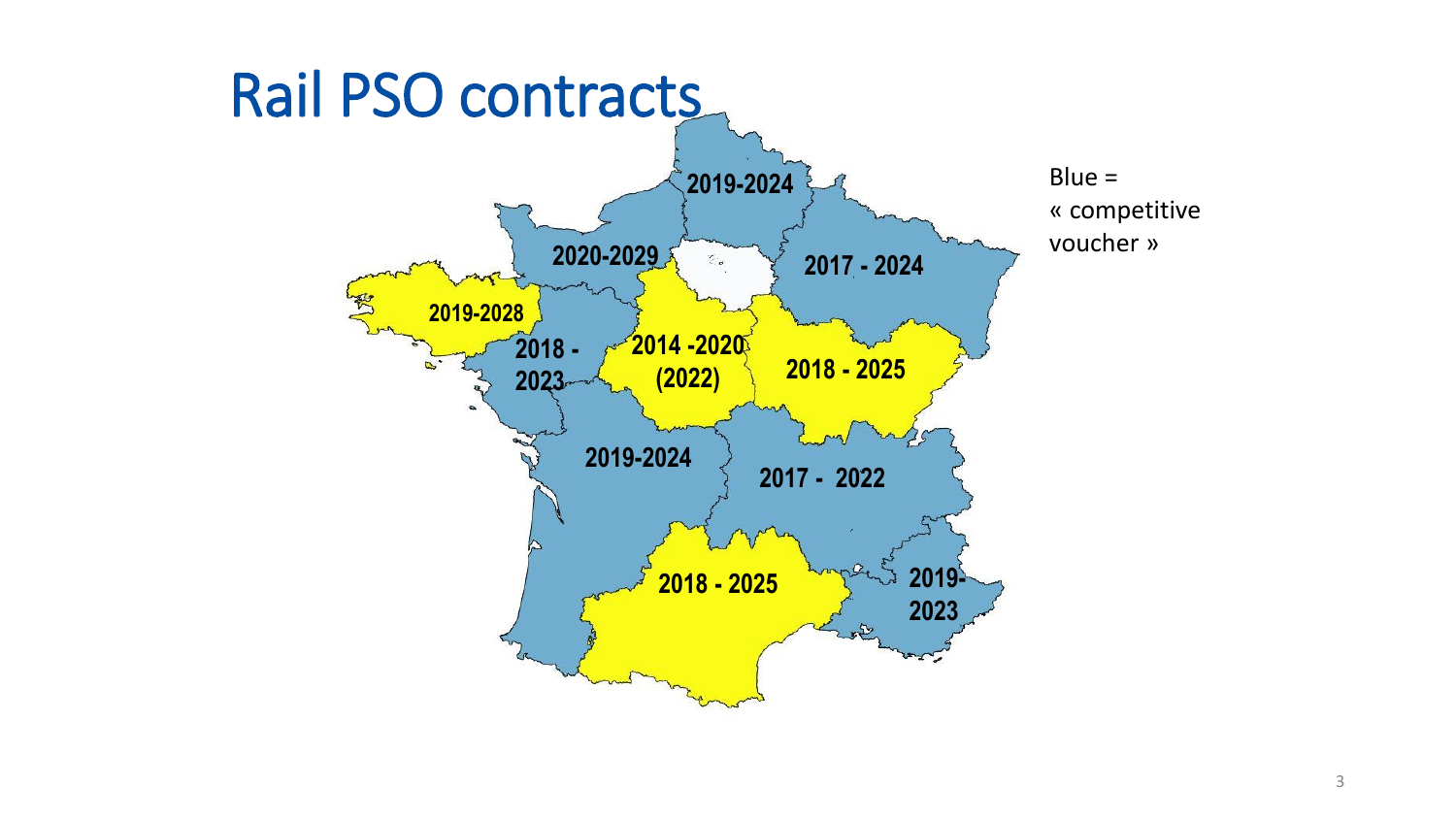### Incumbent organization

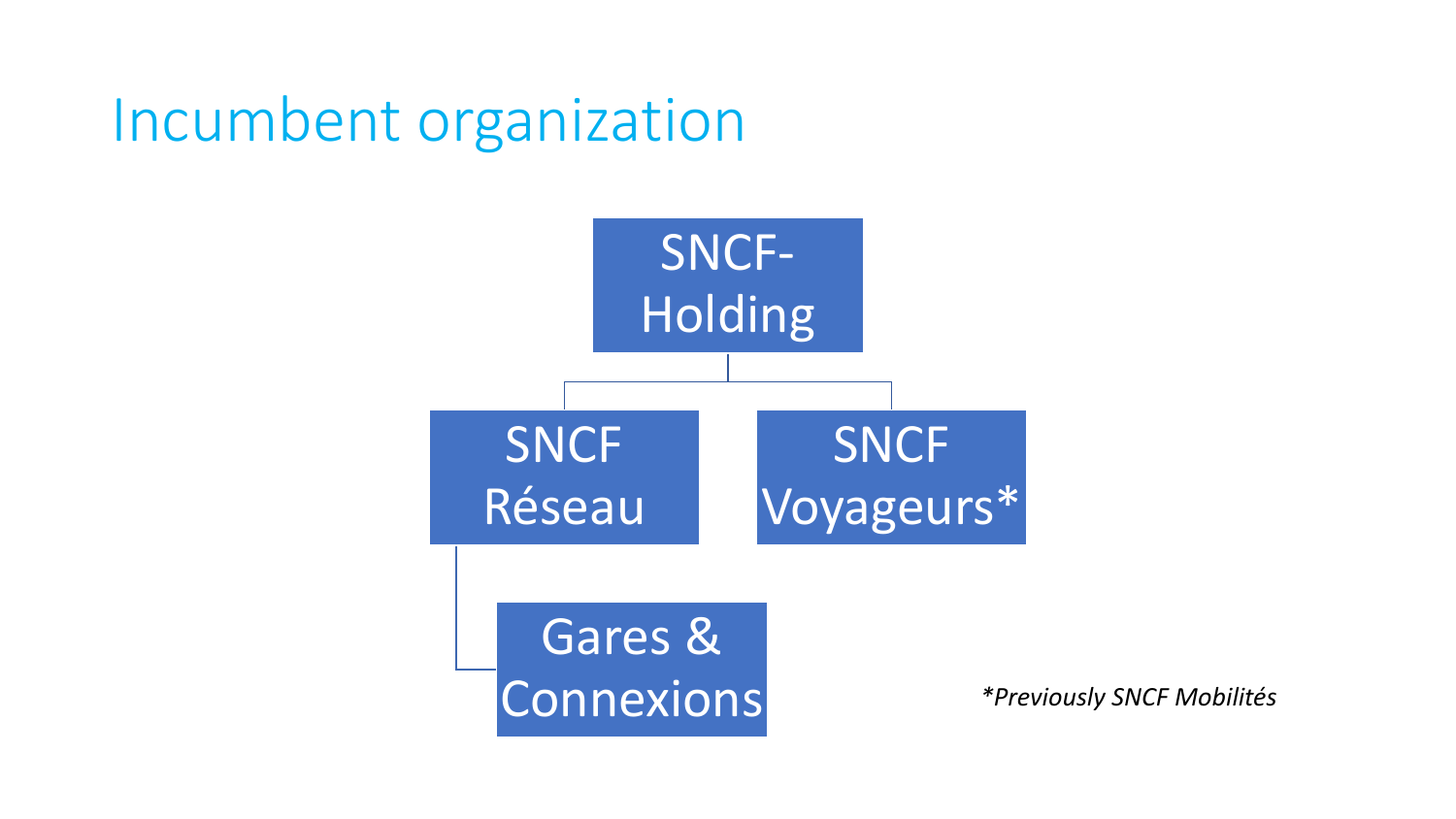### Rail PSO contract structure

- $\triangleright$  In France, rail PSO contracts are divided in two kinds of costs\*:
	- $\checkmark$ C1: costs directly incurred by SNCF Voyageurs. They are set at the beginning of the contract, and are indexed during the lifespan of the contract  $\checkmark$ C2: external costs (rail infrastructures charges, taxes, etc.)
- $\triangleright$  Then you usually have an annual sales revenue objective (agreed upon by SNCF Voyageurs and the PTA) and a 50/50 split in case this objective is not reached  $(+ or -)*$
- $\triangleright$  The compensation is therefore  $\checkmark$ C1+C2-OR

*\*This information is public and can be found in any PSO contract (public version of these contracts are available either on the website of the Regions or on demand)*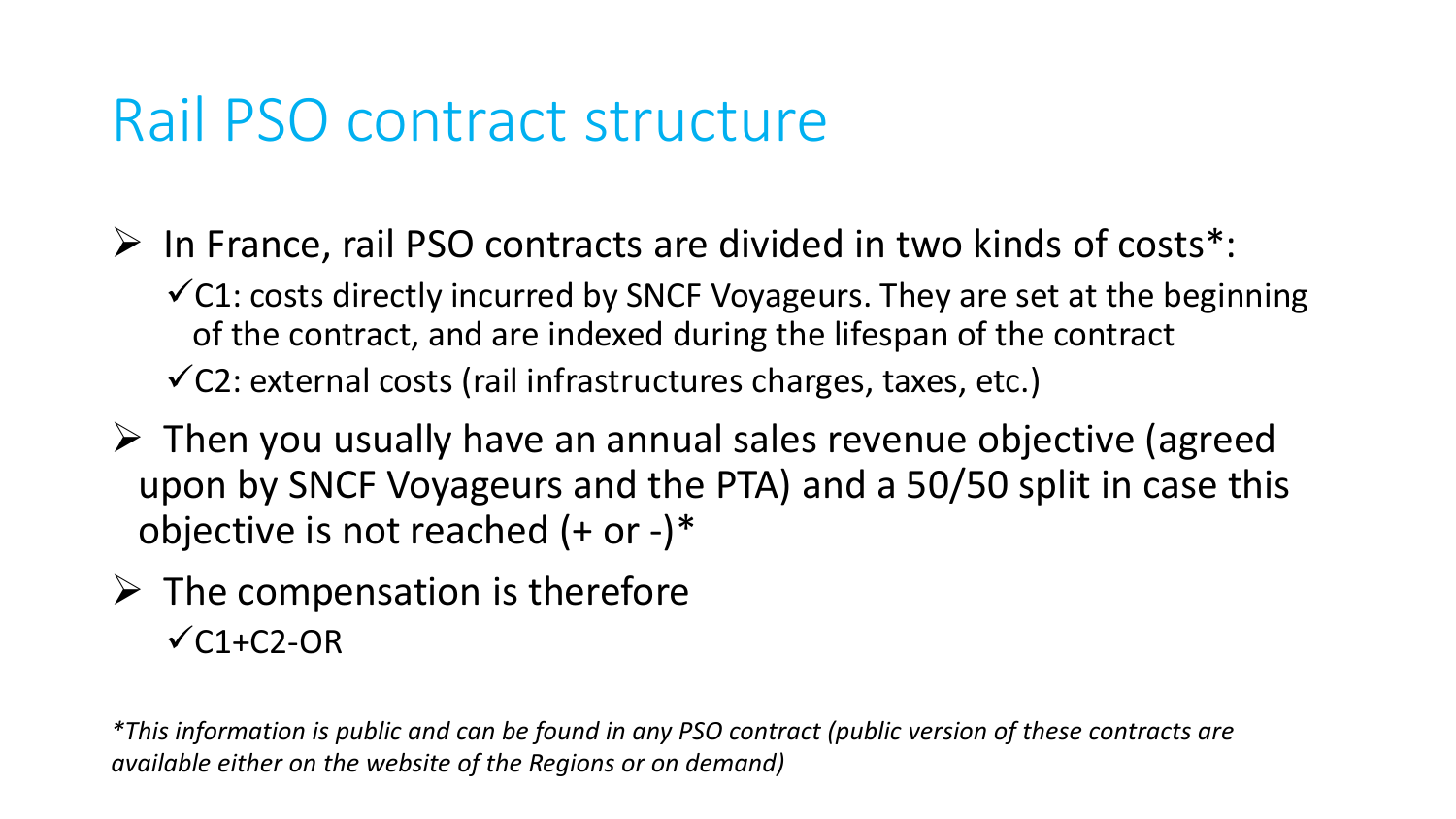## Overcompensation?

Regulation (EC) No 1370/2007 of the European Parliament and of the Council of 23 October 2007 on public passenger transport services by rail and by road, Article 4:

*Public service contracts and general rules shall:*

*(a) clearly define the public service obligations with which the public service operator is to comply, and the geographical areas concerned;*

*(b) establish in advance, in an objective and transparent manner,*

*(i) the parameters on the basis of which the compensation payment, if any, is to be calculated, and*

*(ii) the nature and extent of any exclusive rights granted,*

*in a way that prevents overcompensation.* 

 $\triangleright$  How to increase legal certainty on the calculation of PSO compensation?

 $\triangleright$  How to make sure "C1" costs are not overcompensated, since there are no market mechanisms?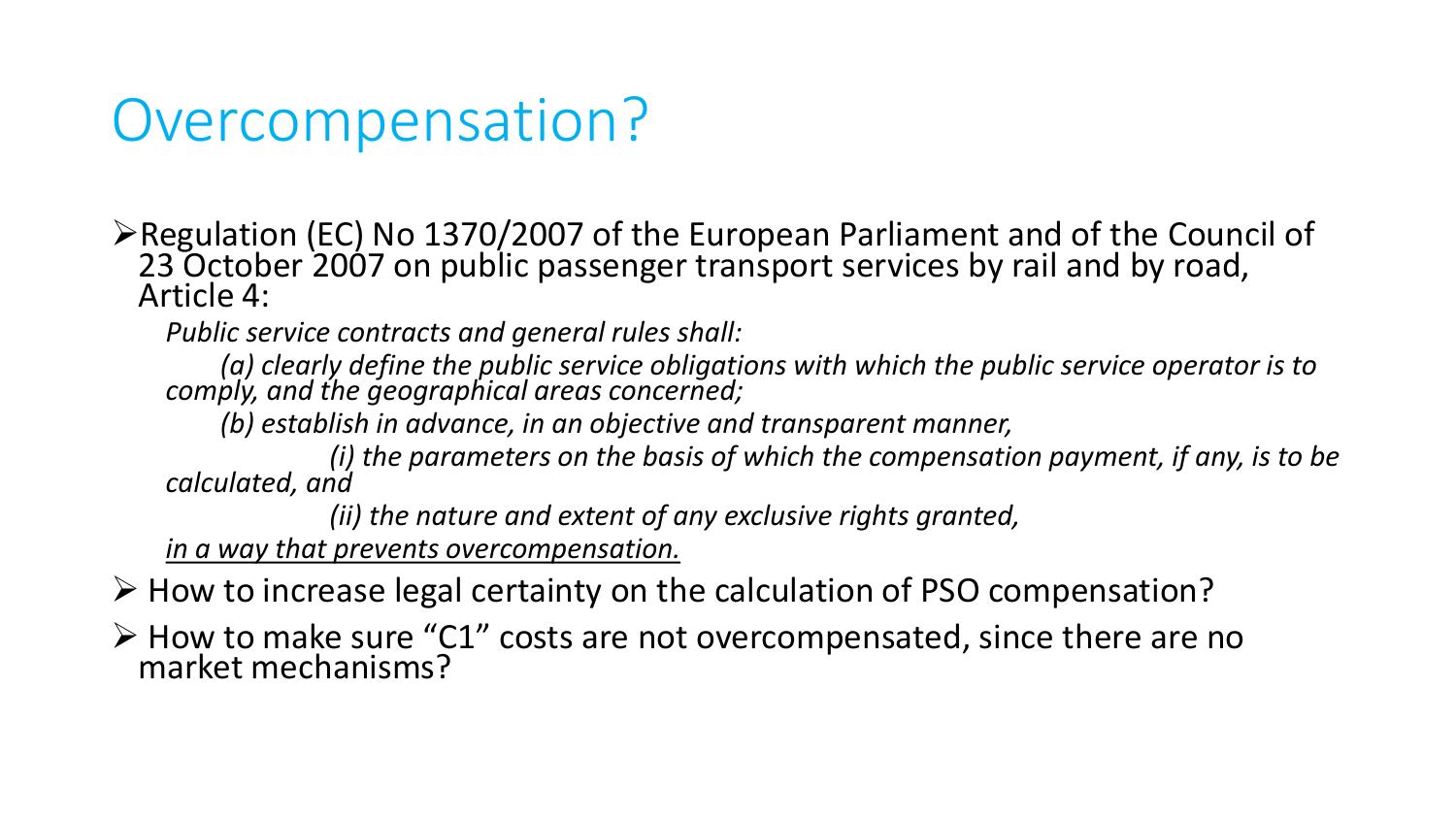Ruling n°1705056, Tribunal Administratif de Marseille, 15 octobre 2019, SNCF vs Provence Alpes Côte d'Azur

- Context: In 2017 and 2018 SNCF Voyageurs and the PTA (Région Provence Alpes Côte d'Azur) were not able to agree on the total cost of rail PSO
- $\triangleright$  So the PTA decided, and voted, « unilateral prescription » deciding unilaterally , based on analysis realized by a consultant, how much money is required for rail PSO
- $\triangleright$  SNCF V brought the case into court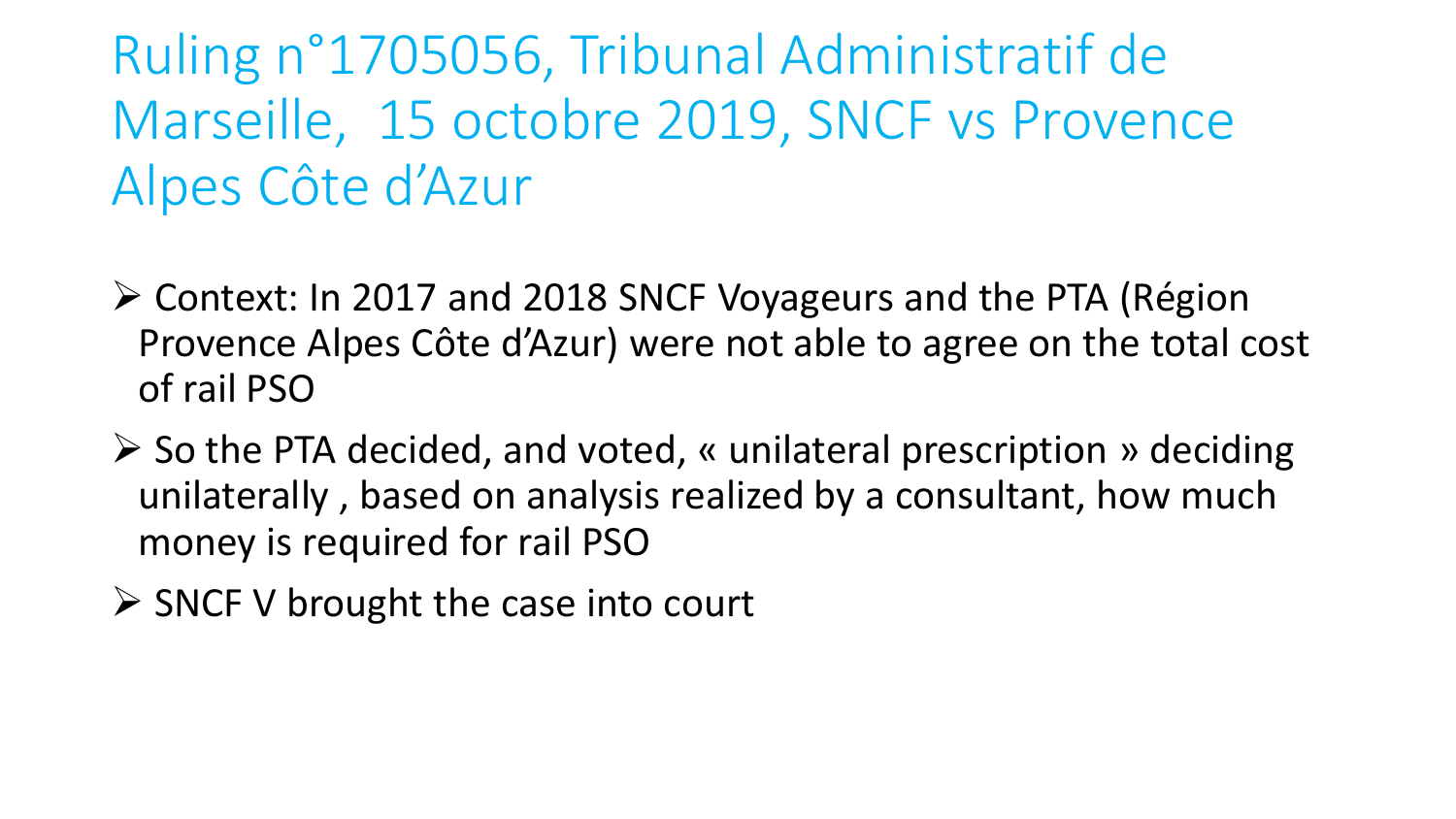- *« (…) le mécanisme de détermination des charges prévues dans la convention 2007/2016 ne peut être regardé comme répondant aux exigences des dispositions du règlement précité (…) »*
- = One cannot say that the contract provisions (2007-2016) apply by the PSO regulation
- *« (…) de par leur caractère forfaitaire, [ces dispositions] ne permettent pas à l'autorité organisatrice de s'assurer de la juste évaluation de la compensation de service public (…) »*
- = Charges are a lump-sum/a fixed amount. Because of that the PTA can make sure that compensation is adequate
- *« (…) SNCF Mobilités bénéfice de droits exclusifs pour la fourniture de services de transport ferroviaire , la compensation financière qui lui est attribuée doit être justifiée sauf à être qualifiée d'aide illégale par la Cour de justice de l'Union européenne»*
- = SNCF have a monopoly for rail PSO contracts. Therefore, the compensation given to SNCF should be substantiated. If not, this compensation can be recharacterized as an illegal state aid